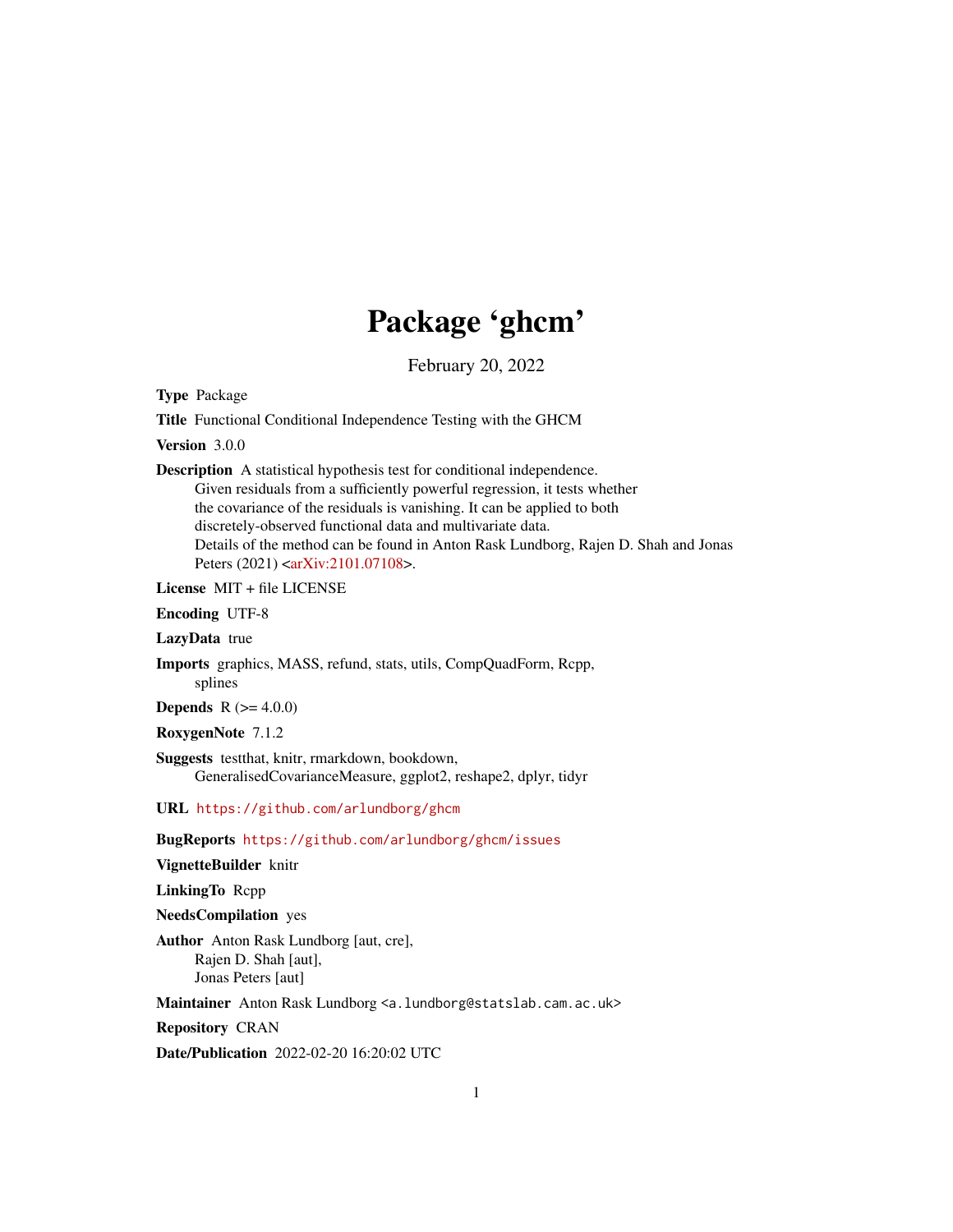### <span id="page-1-0"></span>R topics documented:

#### **Index** [7](#page-6-0) **7**

ghcm *ghcm: A package for Functional Conditional Independence Testing*

#### Description

To learn more about ghcm, start with the vignette: 'browseVignettes(package = "ghcm")'

ghcm\_sim\_data *GHCM simulated data*

#### Description

A simulated dataset containing a combination of functional and scalar variables. Y\_1 and Y\_2 are scalar random variables and are both functions of Z. X, Z and W are functional, Z is a function of X and W is a function of Z.

#### Usage

ghcm\_sim\_data

ghcm\_sim\_data\_irregular

#### Format

ghcm\_sim\_data is a data frame with 500 rows of 5 variables:

- Y\_1 Numeric vector.
- Y 2 Numeric vector.
- Z 500 x 101 matrix.
- X 500 x 101 matrix.
- W 500 x 101 matrix.

ghcm\_sim\_data\_irregular is a list with 5 elements:

- Y\_1 Numeric vector.
- Y\_2 Numeric vector.
- Z 500 x 101 matrix.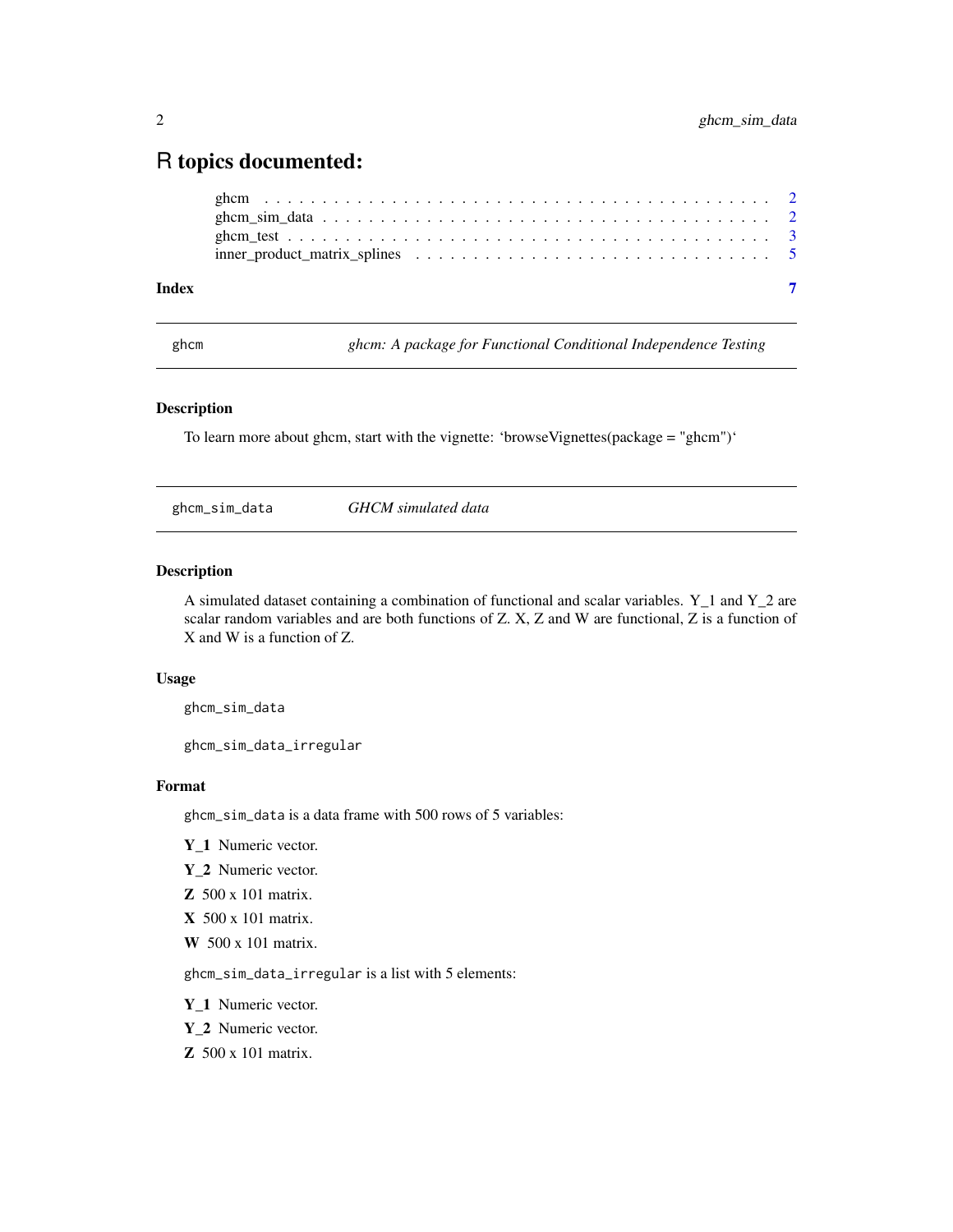#### <span id="page-2-0"></span>ghcm\_test 3

X A data frame with

.obs Integer between 1 and 500 indicating which curve the row corresponds to.

.index Function argument that the curve is evaluated at.

.value Value of the function.

W A data frame with

.obs Integer between 1 and 500 indicating which curve the row corresponds to.

.index Function argument that the curve is evaluated at.

.value Value of the function.

#### Details

In ghcm\_sim\_data the functional variables each consists of 101 observations on an equidistant grid on [0, 1].

In ghcm\_sim\_data\_irregular the functional variables X and W are instead only observed on a subsample of the original equidistant grid.

#### Source

The generation script can be found in the data-raw folder of the package.

ghcm\_test *Conditional Independence Test using the GHCM*

#### Description

Test whether X is independent of Y given Z using the Generalised Hilbertian Covariance Measure. The function is applied to residuals from regressing each of X and Y on Z respectively. Its validity is contingent on the performance of the regression methods. For a more in-depth explanation see the package vignette or the paper mentioned in the references.

#### Usage

```
ghcm_test(
  resid_X_on_Z,
  resid_Y_on_Z,
  X<sup>Iimits = NULL</sup>,
  Y_limits = NULL,
  alpha = 0.05)
```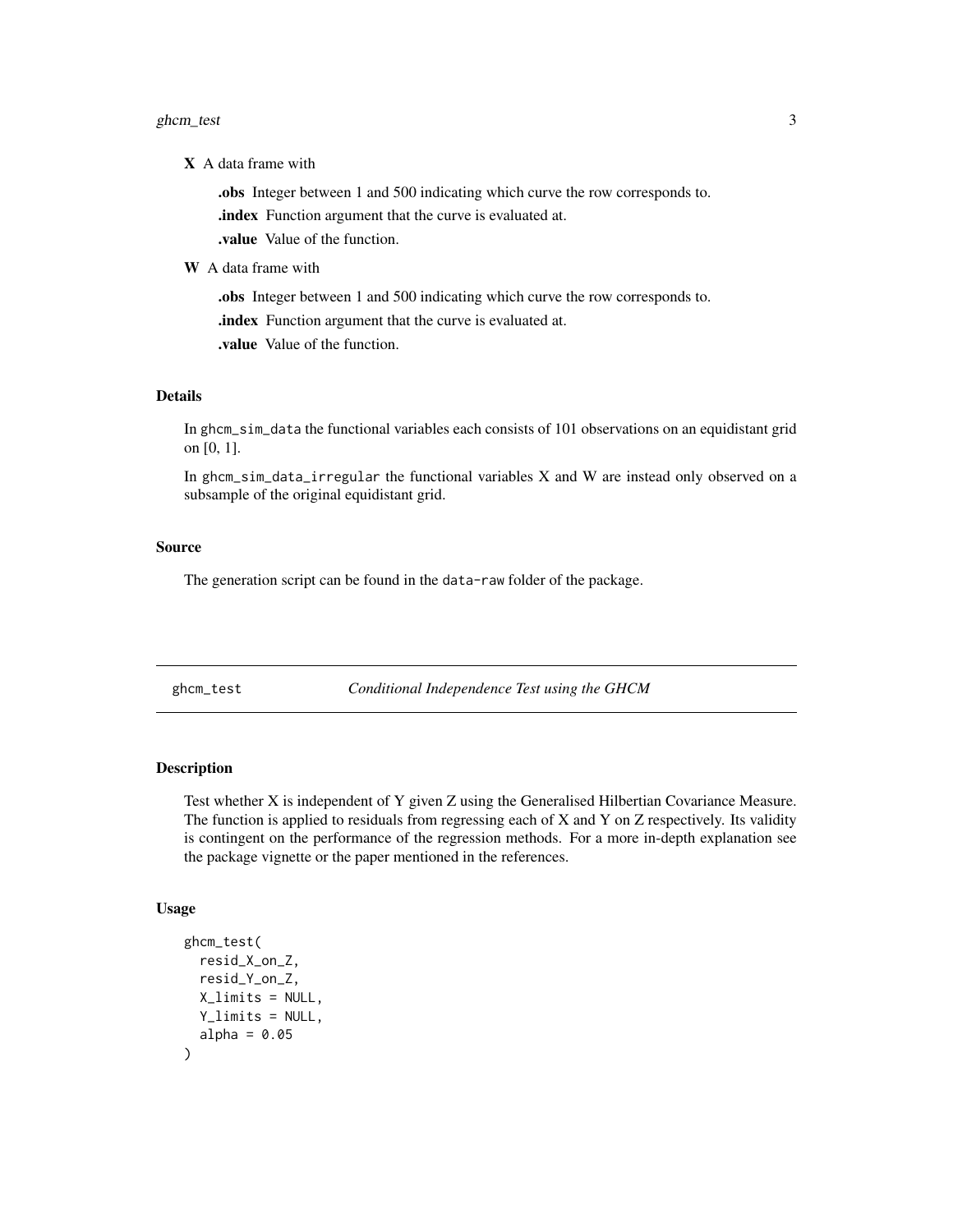#### Arguments

| resid_X_on_Z, resid_Y_on_Z |                                                                                          |
|----------------------------|------------------------------------------------------------------------------------------|
|                            | Residuals from regressing $X(Y)$ on $Z$ with a suitable regression method. If $X$        |
|                            | (Y) is uni- or multivariate or functional on a constant, fixed grid, the residuals       |
|                            | should be supplied as a vector or matrix with no missing values. If instead $X(Y)$       |
|                            | is functional and observed on varying grids or with missing values, the residuals        |
|                            | should be supplied as a "melted" data frame with                                         |
|                            | <b>obs</b> Integer indicating which curve the row corresponds to.                        |
|                            | <b>index</b> Function argument that the curve is evaluated at.                           |
|                            | <b>value</b> Value of the function.                                                      |
|                            | Note that in the irregular case, a minimum of 4 observations per curve is re-<br>quired. |
| X_limits, Y_limits         |                                                                                          |
|                            | The minimum and maximum values of the function argument of the $X(Y)$                    |
|                            | curves. Ignored if $X(Y)$ is not functional.                                             |
| alpha                      | Numeric in the unit interval. Significance level of the test.                            |
|                            |                                                                                          |

#### Value

An object of class ghcm containing:

test\_statistic Numeric, test statistic of the test.

p Numeric in the unit interval, estimated p-value of the test.

alpha Numeric in the unit interval, significance level of the test.

reject TRUE if p < alpha, FALSE otherwise.

#### References

Please cite the following paper: Anton Rask Lundborg, Rajen D. Shah and Jonas Peters: "Conditional Independence Testing in Hilbert Spaces with Applications to Functional Data Analysis" https://arxiv.org/abs/2101.07108

#### Examples

```
library(refund)
set.seed(1)
data(ghcm_sim_data)
grid \leq seq(0, 1, length.out = 101)
```
# Test independence of two scalars given a functional variable

 $m_1$  <- pfr(Y\_1 ~ lf(Z), data=ghcm\_sim\_data)  $m_2$  <-  $pfr(Y_2 \sim 1f(Z), data=ghcm_sim_data)$ ghcm\_test(resid(m\_1), resid(m\_2))

# Test independence of a regularly observed functional variable and a # scalar variable given a functional variable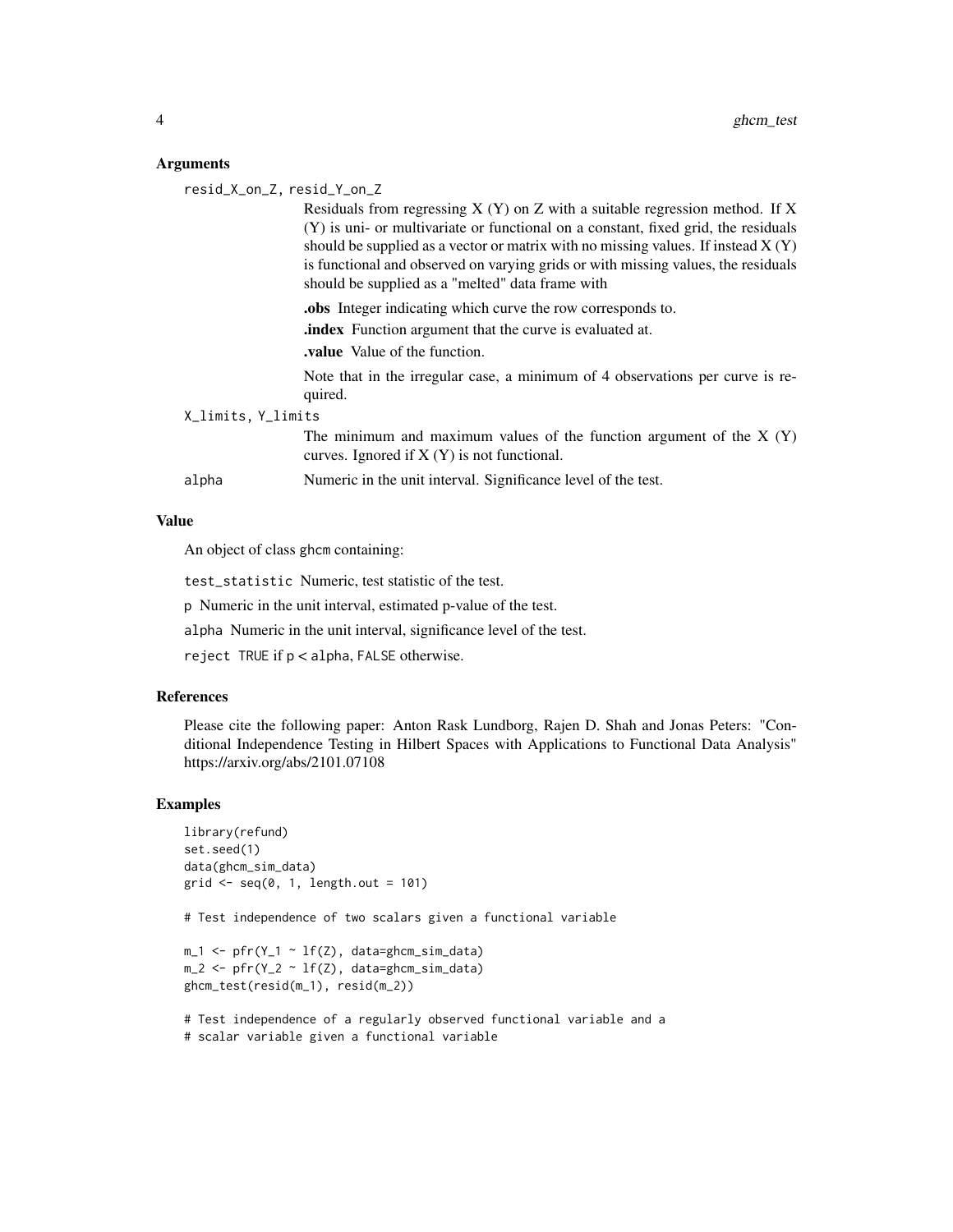```
m_X <- pffr(X ~ ff(Z), data=ghcm_sim_data, chunk.size=31000)
ghcm_test(resid(m_X), resid(m_1))
# Test independence of two regularly observed functional variables given
# a functional variable
m_W <- pffr(W ~ ff(Z), data=ghcm_sim_data, chunk.size=31000)
ghcm_test(resid(m_X), resid(m_W))
data(ghcm_sim_data_irregular)
n <- length(ghcm_sim_data_irregular$Y_1)
Z_df <- data.frame(.obs=1:n)
Z_df$Z <- ghcm_sim_data_irregular$Z
# Test independence of an irregularly observed functional variable and a
# scalar variable given a functional variable
m_1 <- pfr(Y_1 \sim lf(Z), data=ghcm_sim_data_irregular)
m_X \leq -pffr(X ~ ff(Z), ydata = ghcm_sim_data_irregular$X,
  data=Z_df, chunk.size=31000)
ghcm_test(resid(m_X), resid(m_1), X_limits=c(0, 1))
# Test independence of two irregularly observed functional variables given
# a functional variable
m_W < -pffr(W \sim ff(Z), ydata = ghcm_sim_data\_irregular$W,data=Z_df, chunk.size=31000)
ghcm_test(resid(m_X), resid(m_W), X_limits=c(0, 1), Y_limits=c(0, 1))
```

```
inner_product_matrix_splines
```
*Computes the matrix of L2 inner products of the splines given in list\_of\_splines as produced by splines::interpSpline. The splines are assumed to be functions on the interval [from, to].*

#### Description

Computes the matrix of L2 inner products of the splines given in list of splines as produced by splines::interpSpline. The splines are assumed to be functions on the interval [from, to].

#### Usage

```
inner_product_matrix_splines(list_of_splines, from, to)
```
#### Arguments

list\_of\_splines

list of interpSpline objects.

from, to limits of integration.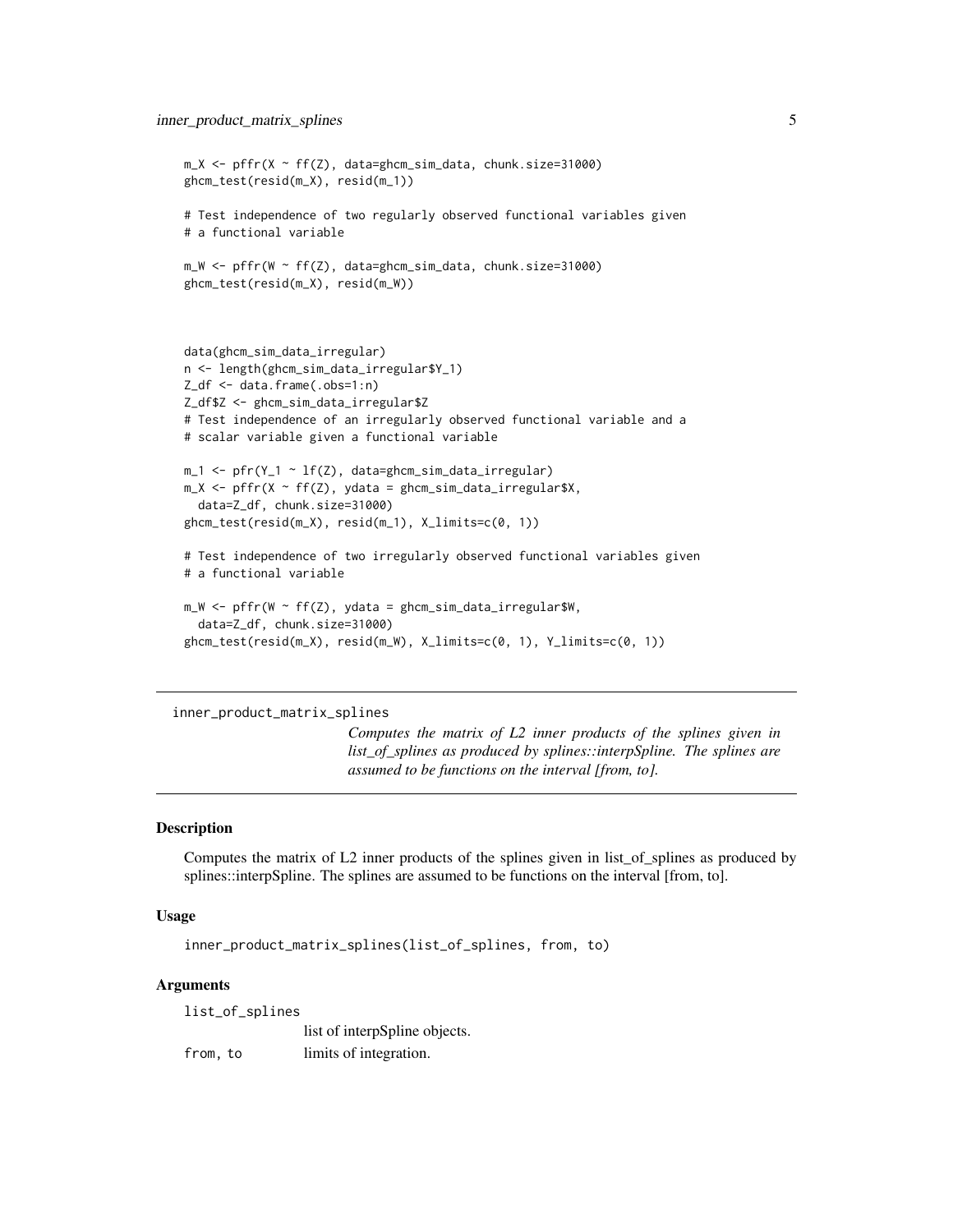6 inner\_product\_matrix\_splines

#### Value

matrix of inner products.